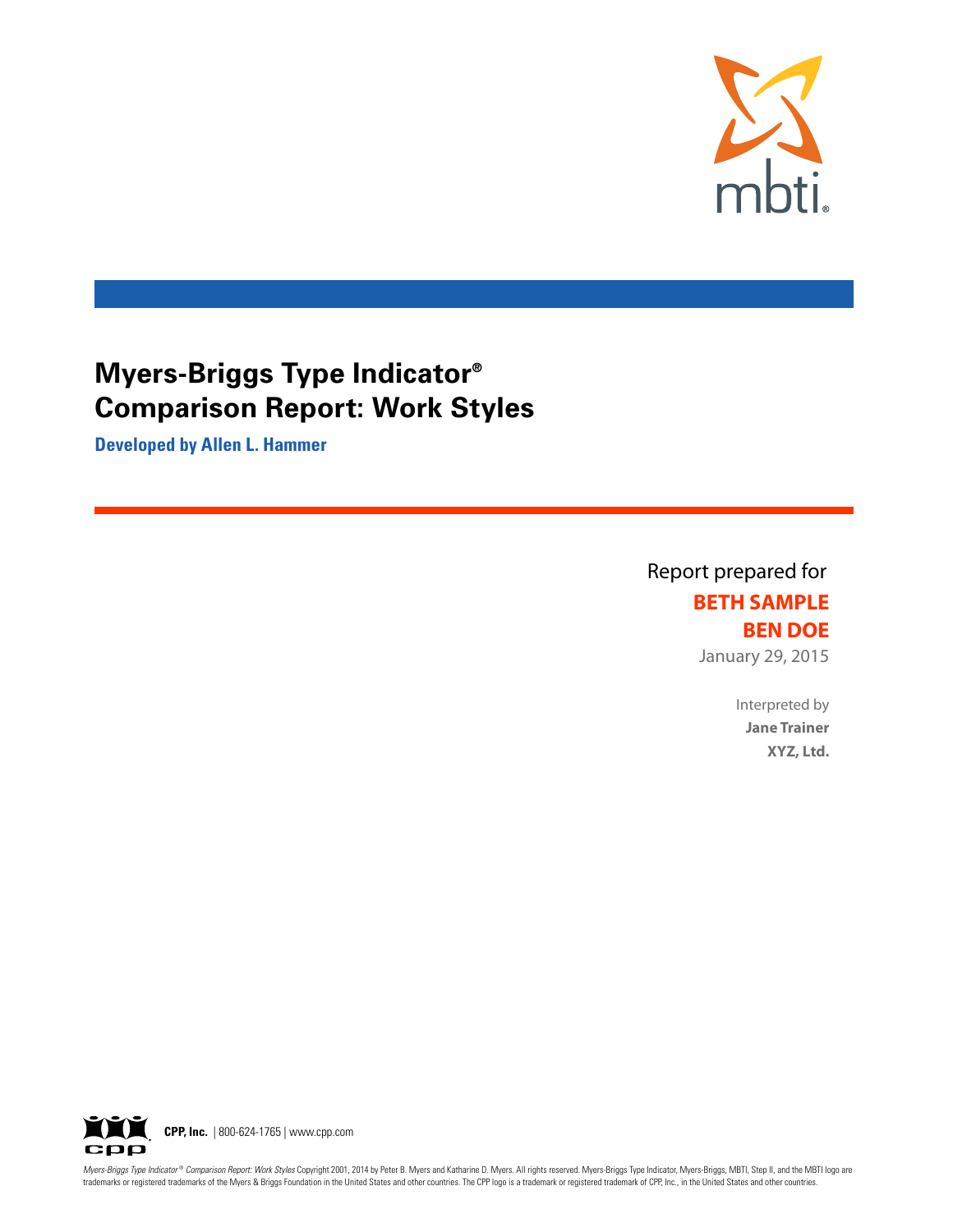

## **Introduction**

The purpose of this report is to help you improve your working relationship with a designated colleague. The report applies your results on the *Myers-Briggs Type Indicator*® (MBTI®) assessment and compares them to the results of your colleague. The MBTI assessment is based on the theory of personality types described by Carl Jung and expanded on by Isabel Briggs Myers and Katharine Briggs. It explores the valuable differences between people resulting from natural preferences that everyone has. If these natural differences can be understood and appreciated, working relationships can be improved.

#### **This Report Can Help You and Your Colleague**

- **• Better understand how you communicate with each other**
- **• Identify possible sources of misunderstanding**
- **• Resolve or avoid communication conflicts**
- **• Build on your combined strengths to develop a more productive working relationship**

To make the most of this report, you should have already had an interpretation of your results on the MBTI assessment and verified your best-fit type.

To ensure that you and your colleague have the same information, an identical report has been prepared for each of you. Thus this report contains not only your MBTI preferences but also those of your colleague. *Please respect your colleague's right to confidentiality.* Although you may decide to share your own type with others, never reveal your colleague's type to anyone. Only he or she can decide to disclose that information.

#### **How Your MBTI® Comparison Report Is Organized**

- **• Summary of the MBTI® Preferences**
- **• Your MBTI® Type at Work**
- **• Communication Style**
- **• Taking In Information**
- **• Decision Making**
- **• Project Management**
- **• Next Steps**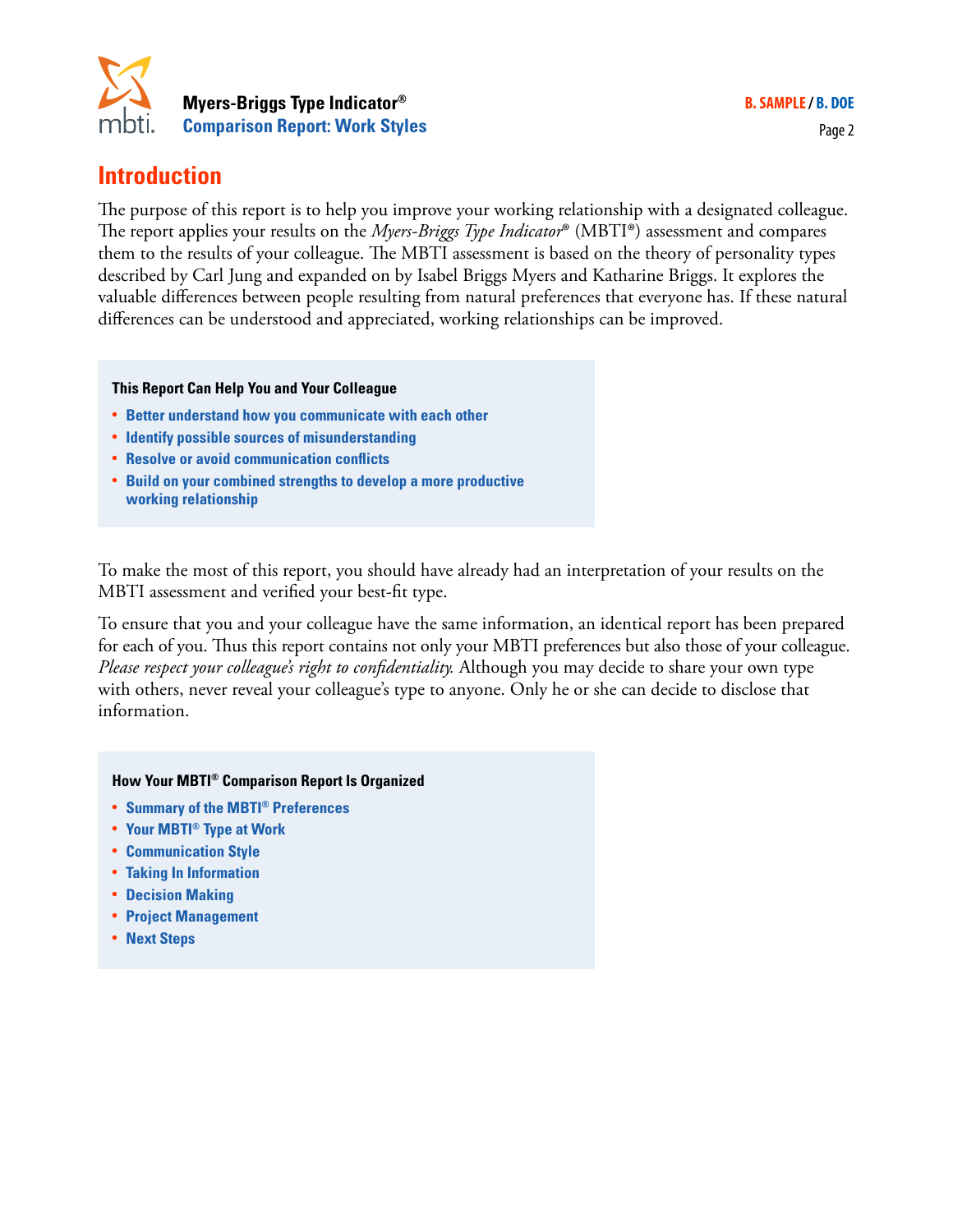

## **Summary of the MBTI® Preferences**

The MBTI assessment identifies two opposite ways that people focus their attention, take in information, make decisions, and deal with the outside world. Individuals use all eight of these opposites at least some of the time, but they tend to prefer one in each pair over the other and to feel most comfortable and energized when they use their preferences. The pairs of opposite preferences are shown below. Your four preferences combine to form your natural personality type.

| <b>MBTI<sup>®</sup></b> Preferences              |                                                                                                                                                    |                                                                                                                                                                 |  |
|--------------------------------------------------|----------------------------------------------------------------------------------------------------------------------------------------------------|-----------------------------------------------------------------------------------------------------------------------------------------------------------------|--|
| <b>Where you</b><br>focus your<br>attention      | <b>Extraversion</b><br>People who prefer Extraversion tend to focus on<br>the outer world of people and activity.                                  | <b>Introversion</b><br>People who prefer Introversion tend to focus on<br>the inner world of ideas and impressions.                                             |  |
| The way<br>you take in<br>information            | <b>Sensing</b><br>People who prefer Sensing tend to take in<br>S<br>information through the five senses and focus<br>on the here and now.          | <b>Intuition</b><br>People who prefer Intuition tend to take in<br>N<br>information from patterns and the big picture and<br>focus on future possibilities.     |  |
| The way<br>you make<br>decisions                 | <b>Thinking</b><br>People who prefer Thinking tend to make<br>decisions based primarily on logic and on<br>objective analysis of cause and effect. | <b>Feeling</b><br>People who prefer Feeling tend to make decisions<br>based primarily on values and on subjective<br>consideration of person-centered concerns. |  |
| <b>How you</b><br>deal with the<br>outside world | Judging<br>People who prefer Judging tend to like a planned<br>J<br>and organized approach to life and want to have<br>things settled.             | <b>Perceiving</b><br>People who prefer Perceiving tend to like a flexible<br>D<br>and spontaneous approach to life and want to keep<br>their options open.      |  |

The table below displays the 16 possible personality types that can result from the combination of the eight preferences. The four-letter types that are highlighted are the types you and your colleague confirmed as your best-fit types.

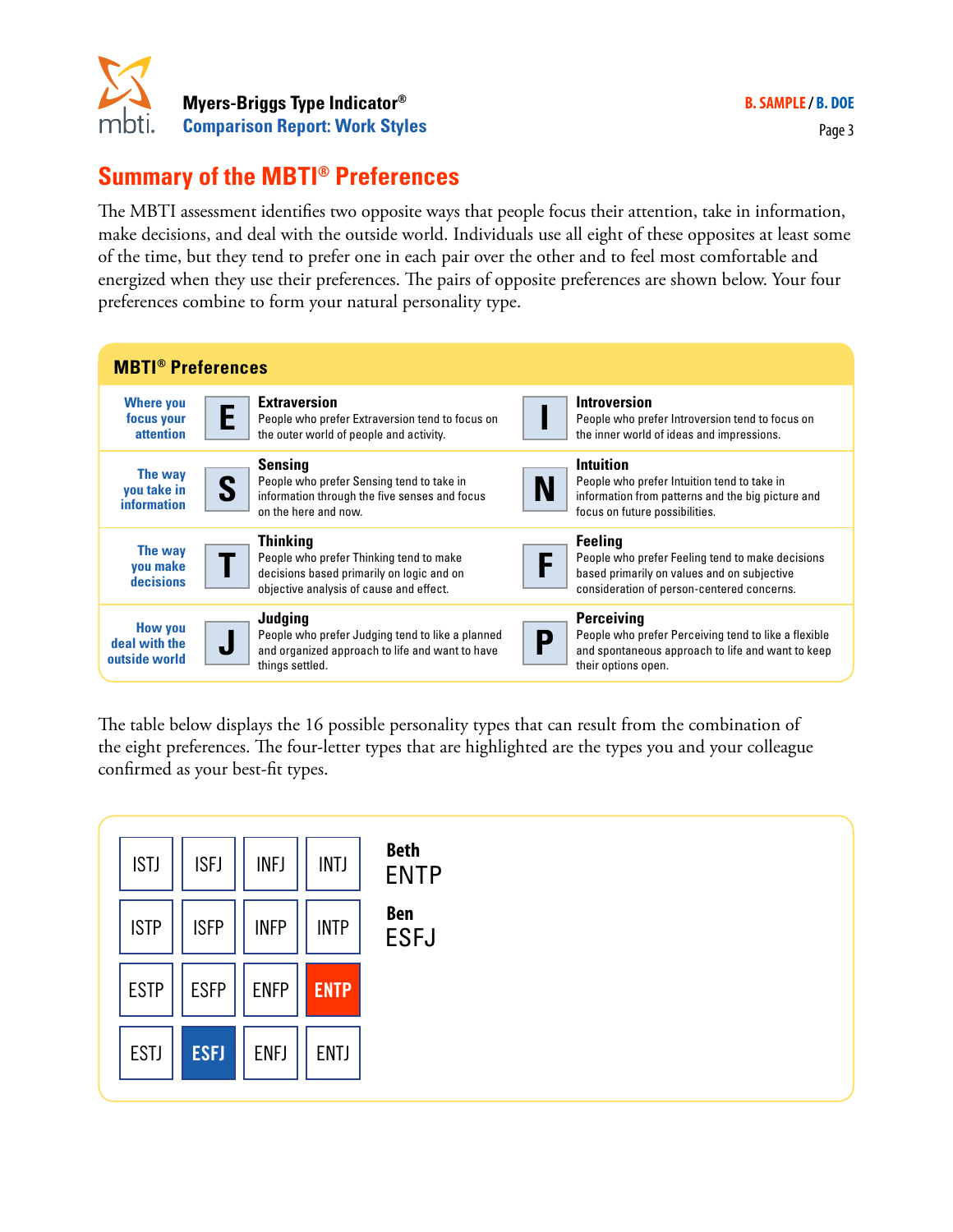

## **Your MBTI® Type at Work**

Your personality type may affect how you do your work and what you consider important. The chart below describes your personality type and your colleague's personality type in work environments.

|                               | <b>Beth</b><br><b>ENTP</b>                                                                                                           | <b>Ben</b><br><b>ESFJ</b>                                                                                                             |
|-------------------------------|--------------------------------------------------------------------------------------------------------------------------------------|---------------------------------------------------------------------------------------------------------------------------------------|
| <b>Type</b><br>description    | • Creative, curious, assertive, independent,<br>logical, adaptable, energetic<br>• Task oriented                                     | Warm, caring, helpful, practical, decisive,<br>٠<br>responsible, loyal<br><b>Relationship oriented</b>                                |
| <b>Primary</b><br>motivator   | Opportunity to face new challenges and<br>$\bullet$<br>freedom to pursue them                                                        | Opportunity to provide personal service or<br>$\bullet$<br>tangible help to others                                                    |
| <b>Work style</b>             | Infuse a team with enthusiasm<br>• Take on new challenges                                                                            | • Sustain harmonious relationships<br>• Preserve what works                                                                           |
| <b>Work</b><br>environment    | <b>Entrepreneurial</b><br><b>Fast paced</b><br>$\bullet$                                                                             | Collaborative<br>٠<br>Supportive<br>٠                                                                                                 |
| <b>Values</b>                 | <b>Questioning established values</b><br>$\bullet$<br>Risk taking, variety<br>$\bullet$<br>Achievement<br>$\bullet$                  | Belonging to a group<br>٠<br>Friendship<br>٠<br>Spirituality<br>٠                                                                     |
| <b>Dealing with</b><br>change | • Must see enthusiasm from those promoting<br>change<br>Need to see the big picture and options for<br>٠<br>change                   | • Must see change as realistic and a good fit<br>with the organization's traditions<br>Must see the tangible benefits for people<br>٠ |
| <b>Potential</b><br>problems  | May rebel against authority<br>$\bullet$<br>May fail to state expectations clearly<br>$\bullet$<br>May become scattered<br>$\bullet$ | May be judgmental<br>٠<br>May miss trends or changes in environment<br>٠<br>May be overly sensitive<br>٠                              |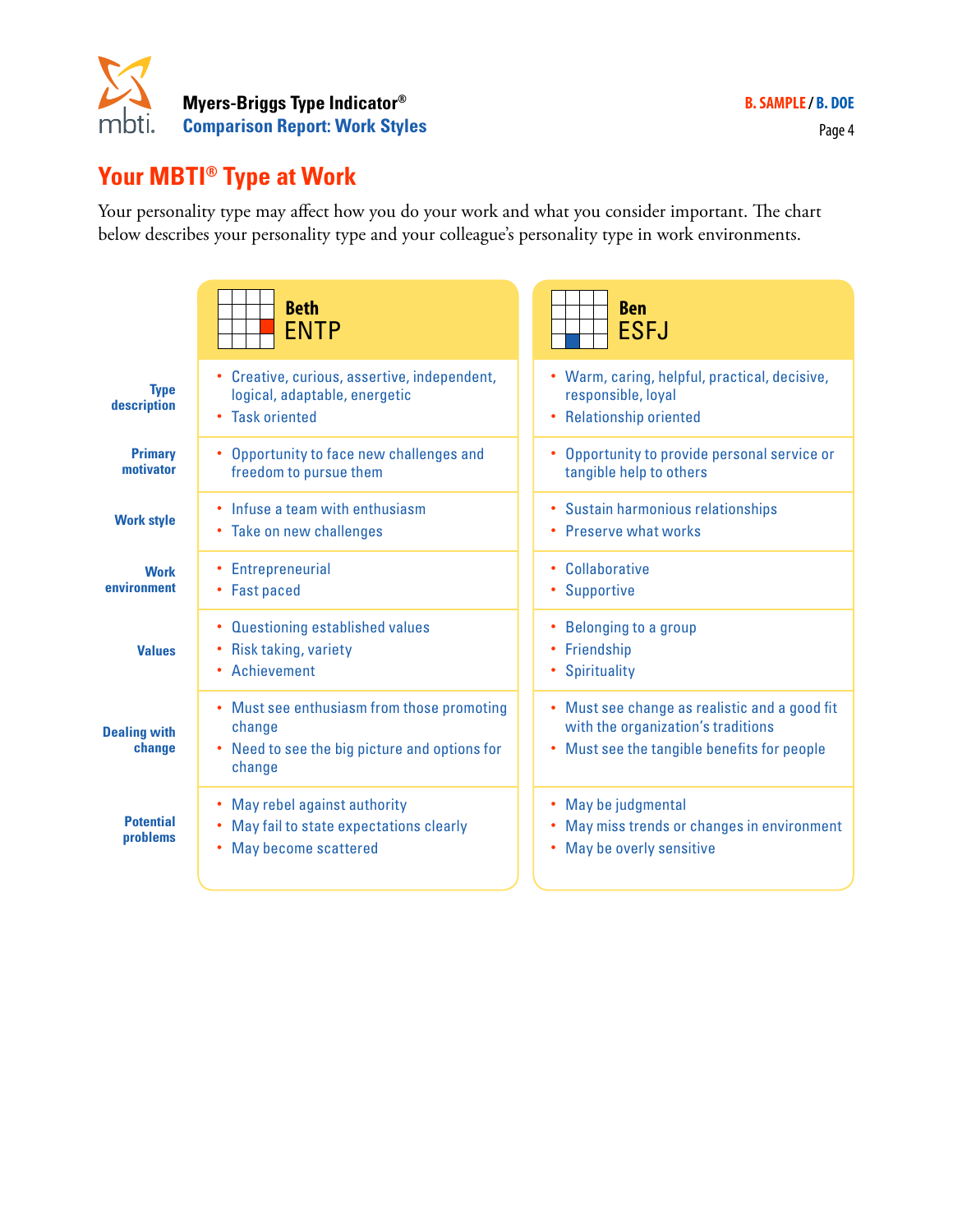

## **Communication Style**

Communication style refers to how you prefer to communicate your ideas, opinions, or feelings to others. Your communication style is primarily influenced by your preference for Extraversion (E) or Introversion (I).

Your Myers-Briggs® results show that you and your colleague both prefer Extraversion. Your communication styles will therefore tend to be similar, although probably not exactly alike.

**Beth E**NTP **Ben E**SFJ

### **People who prefer Extraversion may…**

- Like to be around others to discuss whatever comes to mind
- Discuss issues informally by stopping by a colleague's office or catching someone in the hall
- Prefer to listen or talk rather than read
- Arrive at their best solutions through discussion
- Not know what they think until they hear themselves say it
- Need continual feedback from others as they discuss issues
- Deal with conflict by attempting to find a solution that meets the goals of all parties
- Seek a work environment full of energy, excitement, and external stimulation
- Move quickly in conversation from one topic to another without pausing
- Want to include others in their decision-making process
- Speak up frequently in meetings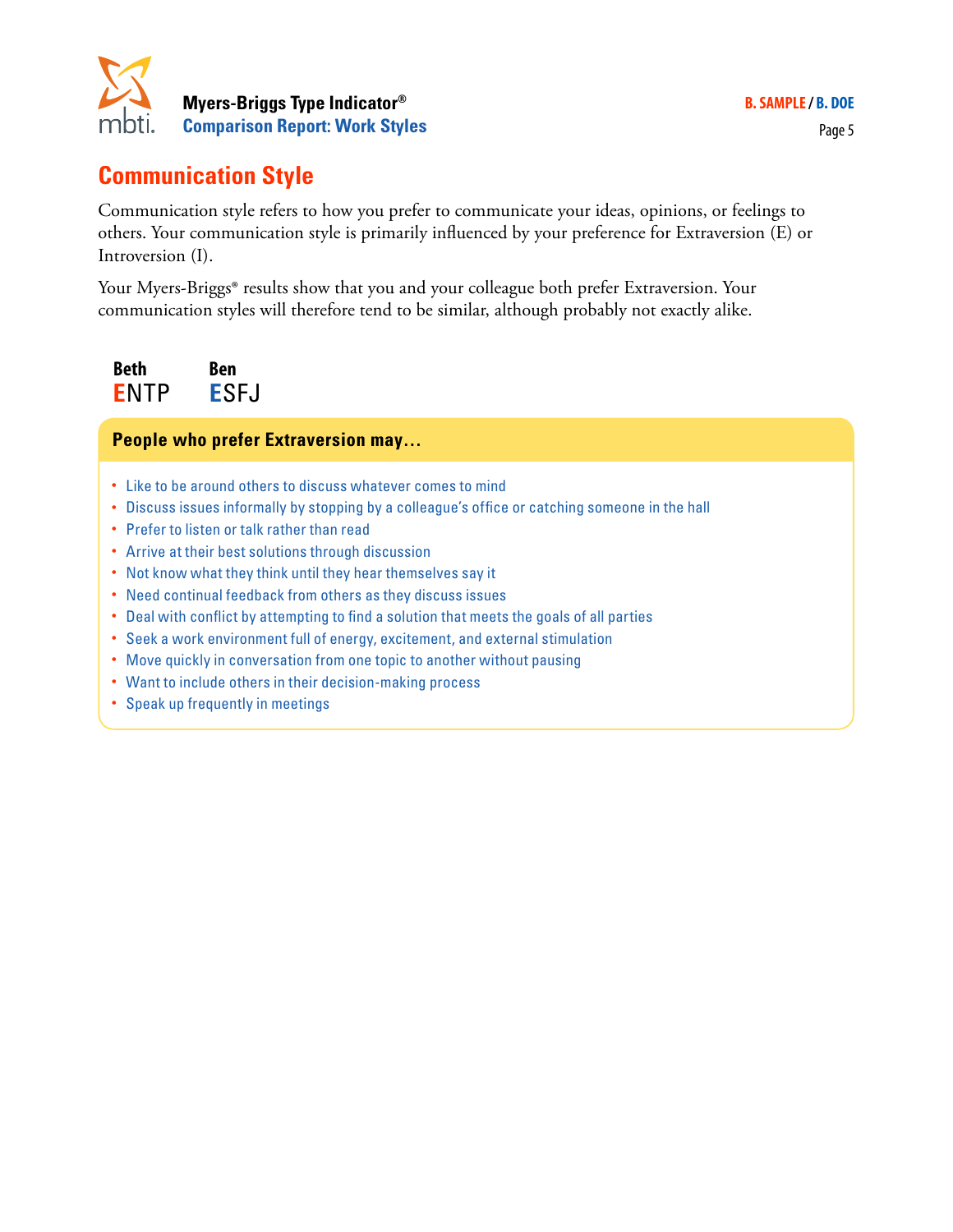

#### **Potential Problems in Communication**

You and your colleague have similar communication styles and may feel comfortable with this aspect of your working relationship. However, there are two possible sources of communication problems. First, the similarity itself may cause conflict. Second, because you have the same preference, you also have the same blind spots, which can cause problems communicating with other people.

#### **Because you both prefer Extraversion, you may…**

- Have trouble really listening to each other because both of you want to do all the talking
- Interrupt each other or complete each other's sentences
- Compete to be the center of attention in meetings
- Act quickly without taking time to reflect
- Overwhelm more introverted team members with too much talking
- Annoy others by spending too much time off-task or in social conversation
- Fail to document decisions in writing so that others who are not present can be informed

#### **Joint Action Plan for Improving Communication**

The suggested action steps below address both kinds of potential communication problems that can occur when two people share the same preference: (1) problems communicating with each other due to the similarity of their styles and (2) problems communicating with others due to their having the same blind spots. It is important that you and your colleague work on these problems together. Note which steps you agree to take and which steps need more discussion.

| <b>Agree</b> | <b>Discuss</b> |                                                                                                                                               |
|--------------|----------------|-----------------------------------------------------------------------------------------------------------------------------------------------|
|              |                | Use active listening techniques, such as paraphrasing and summarizing, before<br>giving your opinion.                                         |
|              |                | Try not to interrupt when your colleague is speaking. When you are speaking, stop<br>occasionally to give your colleague a chance to respond. |
|              |                | In meetings, take turns talking.                                                                                                              |
|              |                | When you think you are at a decision point, set the issue aside for an agreed-upon<br>time to allow for reflection.                           |
|              |                | Specifically ask more introverted team members for their opinion, then <i>pause</i> to give<br>them a chance to respond.                      |
|              |                | Continue to make time for socializing, perhaps even build it into the agenda, but set a<br>limit on it.                                       |
|              |                | Put your decision in writing and distribute it to those who need to know.                                                                     |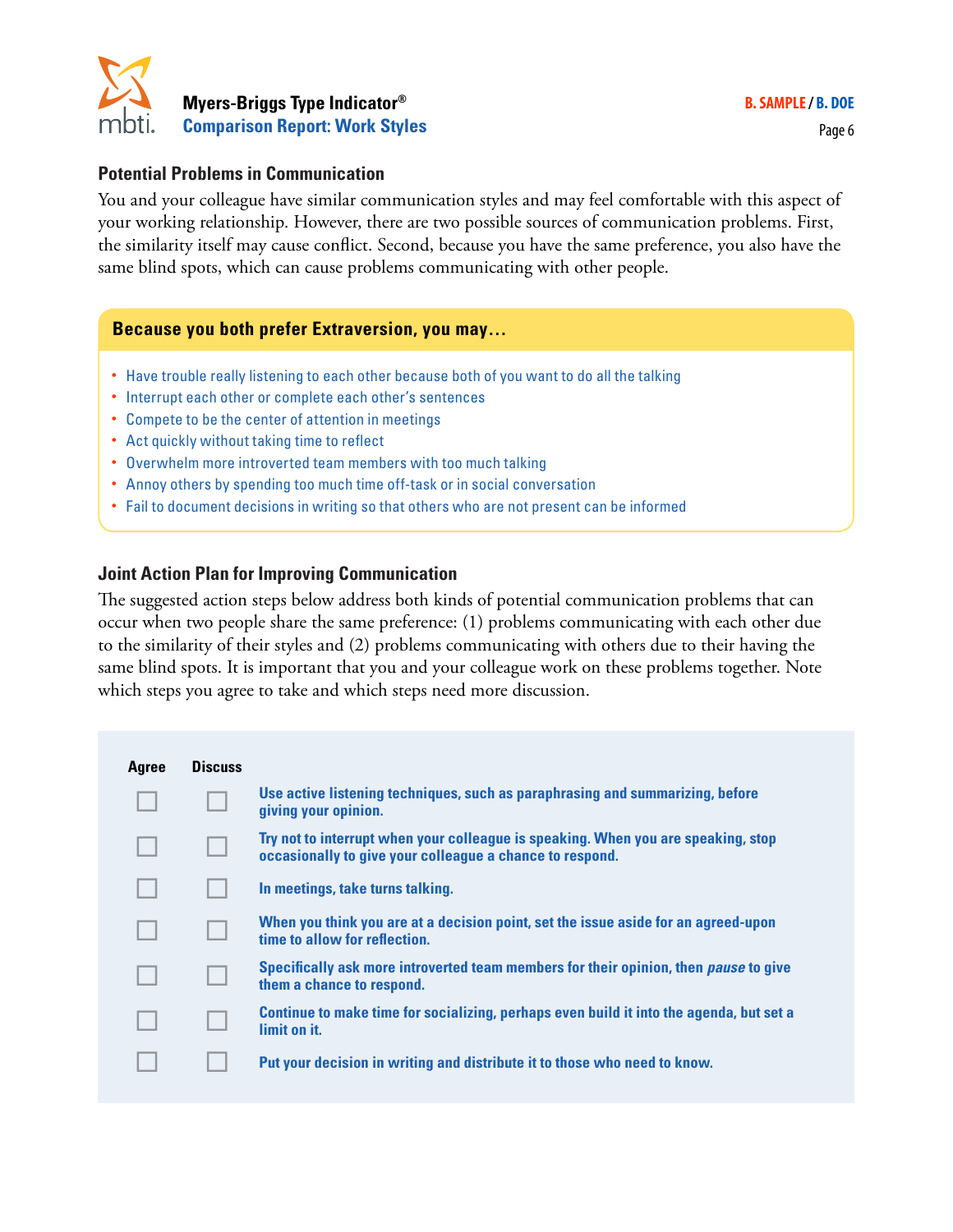

## **Taking In Information**

Your preferred way of taking in information influences what kind of information you look for and what information you may be willing to trust as evidence. Your preference for Sensing (S) or Intuition (N) relates to how you prefer to take in information.

Your Myers-Briggs results show that you and your colleague differ on this preference pair. You will tend to have different styles of taking in information.

## **Beth Ben** E**N**TP E**S**FJ

#### **People who prefer Intuition may…**

- Generate many possible solutions
- Trust their hunches about what is possible
- Try to determine if the problem at hand is related to other problems; they identify underlying issues
- See standard policies and procedures as the cause of the problem
- See constraints as challenges to work around or even ignore
- Be unwilling to fight all the small battles necessary to get new ideas adopted
- Question basic assumptions
- Focus on whatever aspect of the problem catches their attention

## **People who prefer Sensing may…**

- Collect and draw attention to relevant facts
- Trust solutions that have already been proven
- Take problems at face value and focus on solving them; they don't look for related problems elsewhere
- Adhere to existing policies regarding how to proceed and who should be involved
- See solutions as needing to conform to existing constraints
- See implementation as part of problem solving
- Question new ideas to expose their flaws
- Prefer to deal with problems in a step-by-step manner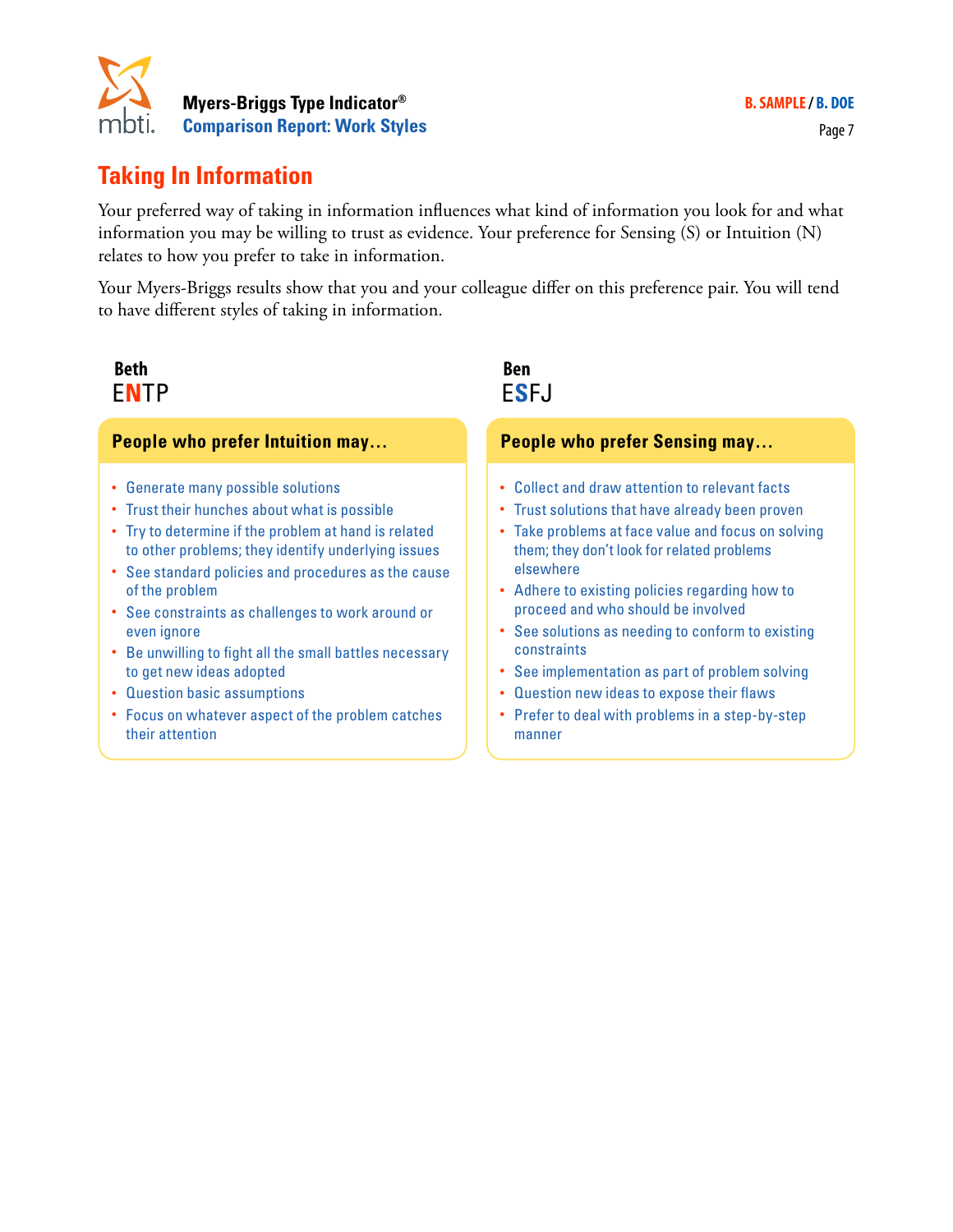

#### **Potential Problems in Taking In Information**

Because of the natural differences in your preferred ways of taking in information, you may misinterpret each other's behavior or unintentionally annoy each other. Check these lists to see if this may be happening.

#### **Beth, you may ... Ben, you may ...**

- Believe that your colleague is ignoring fantastic opportunities
- Get caught up in generating possibilities because you enjoy the process
- Focus so much on the big picture that you don't deal with the immediate concrete problem
- Feel constrained when your colleague tries to follow standard operating procedures
- Believe that your colleague is not willing to change or is stuck in the past
- Irritate your colleague by quickly jumping from topic to topic, seemingly at random

- Believe that your colleague is ignoring key facts
- Immediately shoot down new ideas as unrealistic or impossible
- Ignore the big picture while pushing to solve the immediate problem
- Feel anxious when your colleague ignores policies and procedures
- View your colleague as impractical and wanting to take unnecessary risks
- Irritate your colleague by repeating facts or instructions or by speaking slowly and carefully

#### **Joint Action Plan for Taking In Information More Effectively**

Your differences can be valuable because you bring complementary strengths to taking in information. Together you have a useful balance between looking at the facts of the immediate problem (S) and seeing the big picture (N). To maximize the benefit of these differences, however, you need to understand and appreciate each other's style. The action steps below will help if you work on them together. Note which steps you agree to take and which steps need more discussion.

| Agree | <b>Discuss</b> |                                                                                                                                                                   |
|-------|----------------|-------------------------------------------------------------------------------------------------------------------------------------------------------------------|
|       |                | When problem solving, rank possible solutions based on their potential costs and<br>benefits.                                                                     |
|       |                | Work together to determine the cost of missing out on an opportunity.                                                                                             |
|       |                | Identify which facts can be used to help evaluate new ideas.                                                                                                      |
|       |                | Set aside a specific time to determine together whether the current problem is a<br>symptom of a larger one.                                                      |
|       |                | Identify what impact new ideas will have on day-to-day operations.                                                                                                |
|       |                | Identify how new ideas may need to be modified to be achievable.                                                                                                  |
|       |                | Identify current constraints (e.g., resources).                                                                                                                   |
|       |                | If new products or ideas are proposed, determine which old ones must be retired<br>because they don't fit current constraints or decide to relax the constraints. |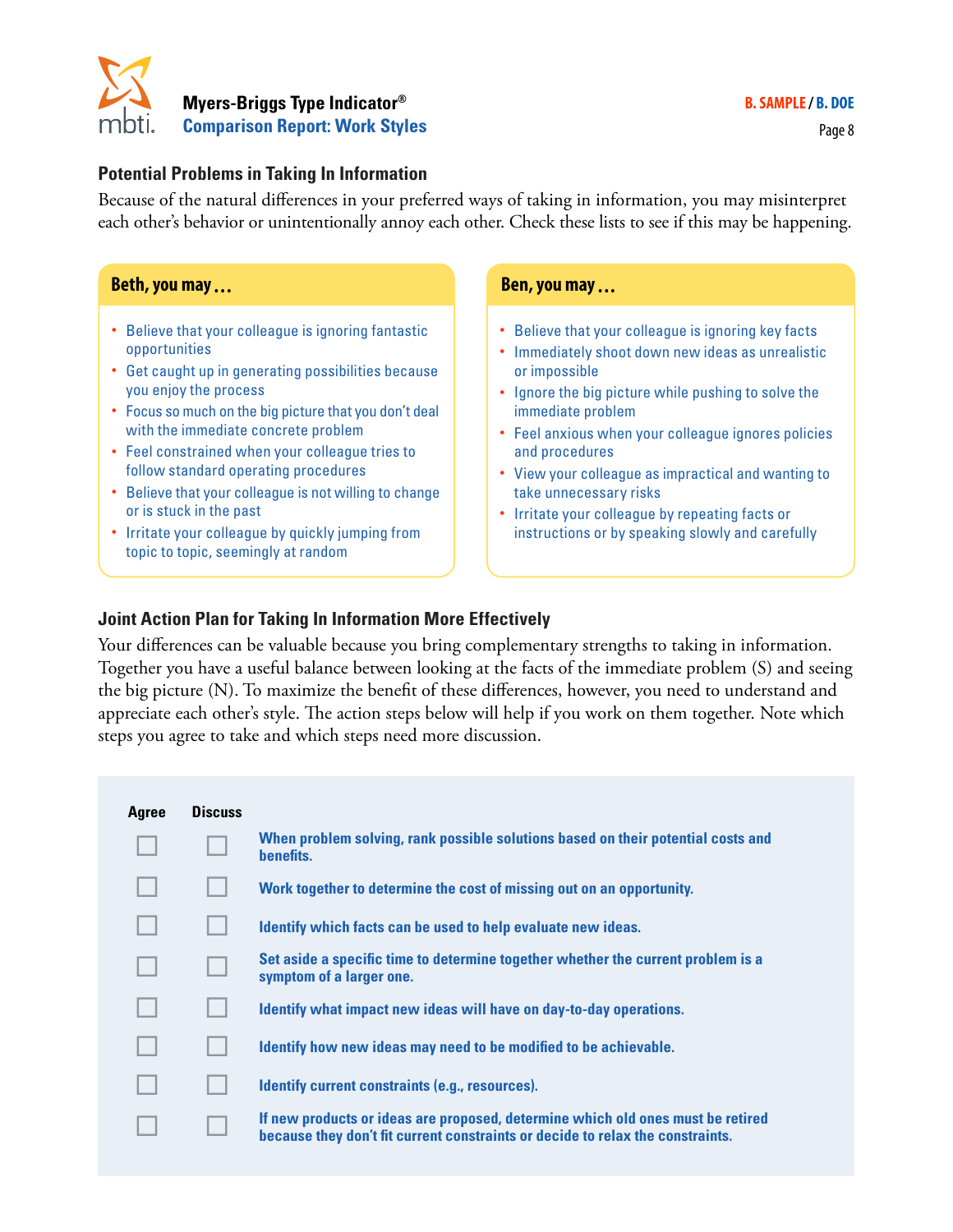

## **Decision Making**

Decision-making style refers to how you go about making a decision, forming an opinion, or settling an issue. Your preference for Thinking (T) or Feeling (F) likely affects how you prefer to make decisions.

Your Myers-Briggs results show that you and your colleague differ on this preference pair. You will therefore tend to have different styles of decision making.

| <b>Beth</b><br><b>ENTP</b>                                                                                                                                                                                                                                                                                                                                                                                                                                                                                                                                                                                                                                                                   | <b>Ben</b><br><b>ESFJ</b>                                                                                                                                                                                                                                                                                                                                                                                                                                                                                                                                                                                                                                                                                                                                    |
|----------------------------------------------------------------------------------------------------------------------------------------------------------------------------------------------------------------------------------------------------------------------------------------------------------------------------------------------------------------------------------------------------------------------------------------------------------------------------------------------------------------------------------------------------------------------------------------------------------------------------------------------------------------------------------------------|--------------------------------------------------------------------------------------------------------------------------------------------------------------------------------------------------------------------------------------------------------------------------------------------------------------------------------------------------------------------------------------------------------------------------------------------------------------------------------------------------------------------------------------------------------------------------------------------------------------------------------------------------------------------------------------------------------------------------------------------------------------|
| <b>People who prefer Thinking may</b>                                                                                                                                                                                                                                                                                                                                                                                                                                                                                                                                                                                                                                                        | <b>People who prefer Feeling may</b>                                                                                                                                                                                                                                                                                                                                                                                                                                                                                                                                                                                                                                                                                                                         |
| • Form opinions after logically analyzing the problem<br>• Seek to understand assumptions and identify<br>consequences that logically follow<br>• Strive to be objective<br>Expect others to present arguments that build to<br>$\bullet$<br>clear conclusions<br>• See debate as a good way to bring issues out into<br>the open<br>• Ask tough questions to uncover inconsistencies<br>that must be resolved<br>• Strive to treat everyone fairly, which means equally<br>• Consider how decisions will affect the bottom line<br>Be assertive and competitive so that the "best"<br>$\bullet$<br>idea wins<br>• Exercise authority in determining how the decision<br>will be implemented | Form opinions after considering their own or<br>٠<br>others' values<br>Seek to understand the positions or opinions of<br>$\bullet$<br>others<br>Strive to understand issues from the other person's<br>perspective<br>Expect others to express how they feel about the<br>problem<br>Think that arguing is always counterproductive<br>٠<br>Gently ask clarifying questions to uncover what<br>$\bullet$<br>matters to others<br>Strive to treat everyone fairly, which means<br>according to his or her particular needs<br>Consider how decisions will affect morale,<br>commitment, and enthusiasm<br>Try to achieve consensus, which will yield the<br>٠<br>"best" solution<br>Consider how to get buy-in from those who will<br>implement the decision |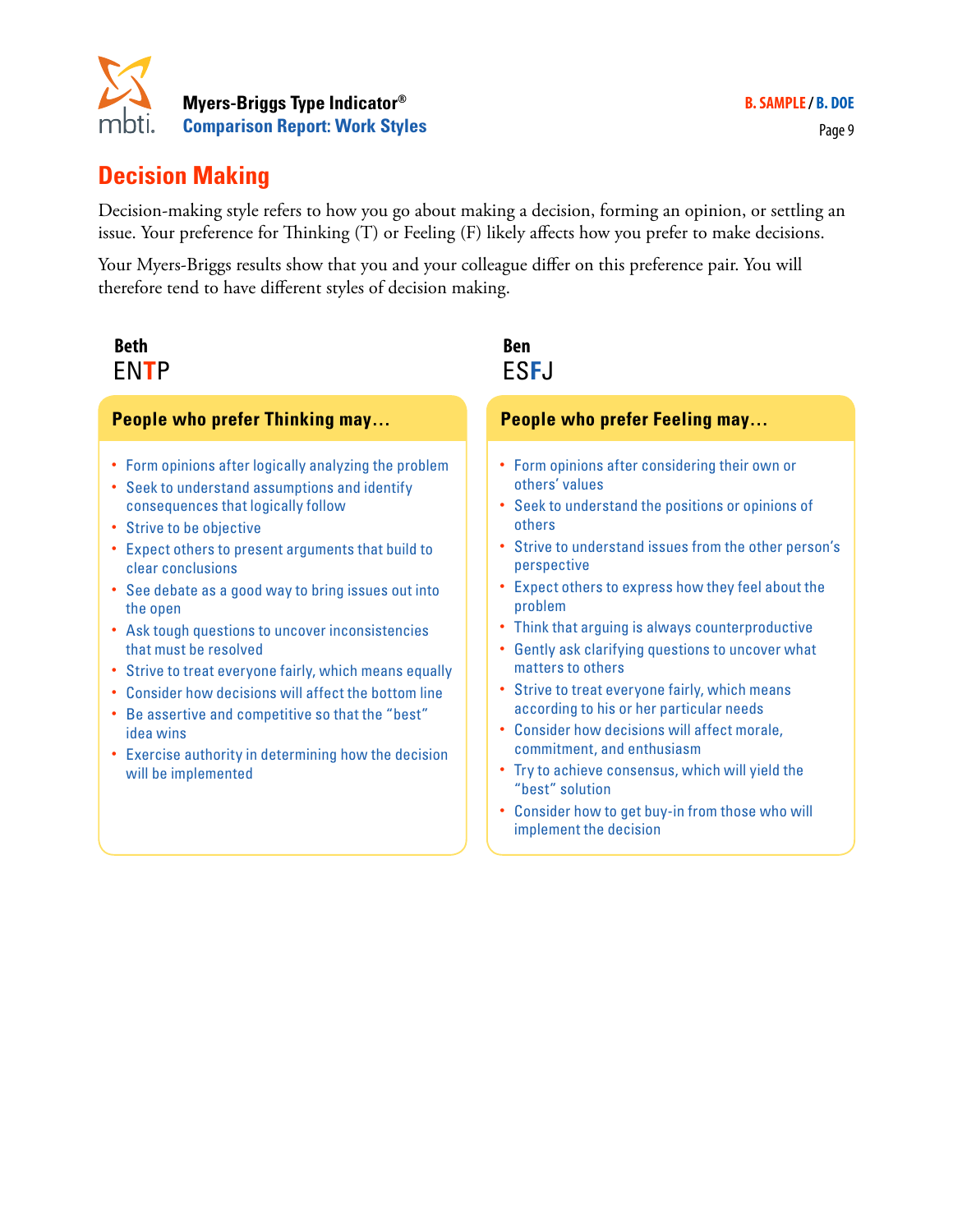

#### **Potential Problems in Decision Making**

Because of the natural differences in your decision-making styles, you may misinterpret each other's behavior or unintentionally annoy each other. Check these lists to see if this may be happening.

#### • Focus so much on the bottom line that you ignore the people involved • Fail to listen to your colleague because your focus is on supporting your own position • Annoy your colleague by continually questioning his or her assumptions • Ask questions in ways that are perceived by your colleague as attacks • Be aggressive in stating your beliefs • Fail to explicitly appreciate your colleague's contributions • View continued disagreement as illogical • Focus so much on making everyone happy that you overlook the impact on the bottom line • Fail to present objective evidence to back up your position • Annoy your colleague by checking with others before stating an opinion • Withhold information when you are being questioned • Not be sufficiently assertive about giving your opinion • Believe your colleague is unappreciative of others' efforts • View continued disagreement as a lack of loyalty **Beth, you may ... Ben, you may ...**

#### **Joint Action Plan for Improved Decision Making**

Your differences can be valuable because you bring complementary strengths to decision making. Together you have a useful balance between logical analysis (T) and concern for people's values (F). To maximize the benefits of these differences, however, you need to understand and appreciate each other's style. The action steps below will help if you work on them together. Note which steps you agree to take and which steps need more discussion.

| Agree | <b>Discuss</b> |                                                                                                                                                        |
|-------|----------------|--------------------------------------------------------------------------------------------------------------------------------------------------------|
|       |                | Agree on the goal that will satisfy the bottom line and the people involved.                                                                           |
|       |                | Find ways to support your position with both logical arguments and an appeal to<br>values.                                                             |
|       |                | <b>Identify particular individuals who may be most affected by your decisions, discuss</b><br>their possible reactions, and prepare contingency plans. |
|       |                | Look for common ground as a way to create a win-win solution.                                                                                          |
|       |                | Establish ground rules about what kind of competition, if any, would be fun or<br>healthy.                                                             |
|       |                | Discuss how you each like to be appreciated.                                                                                                           |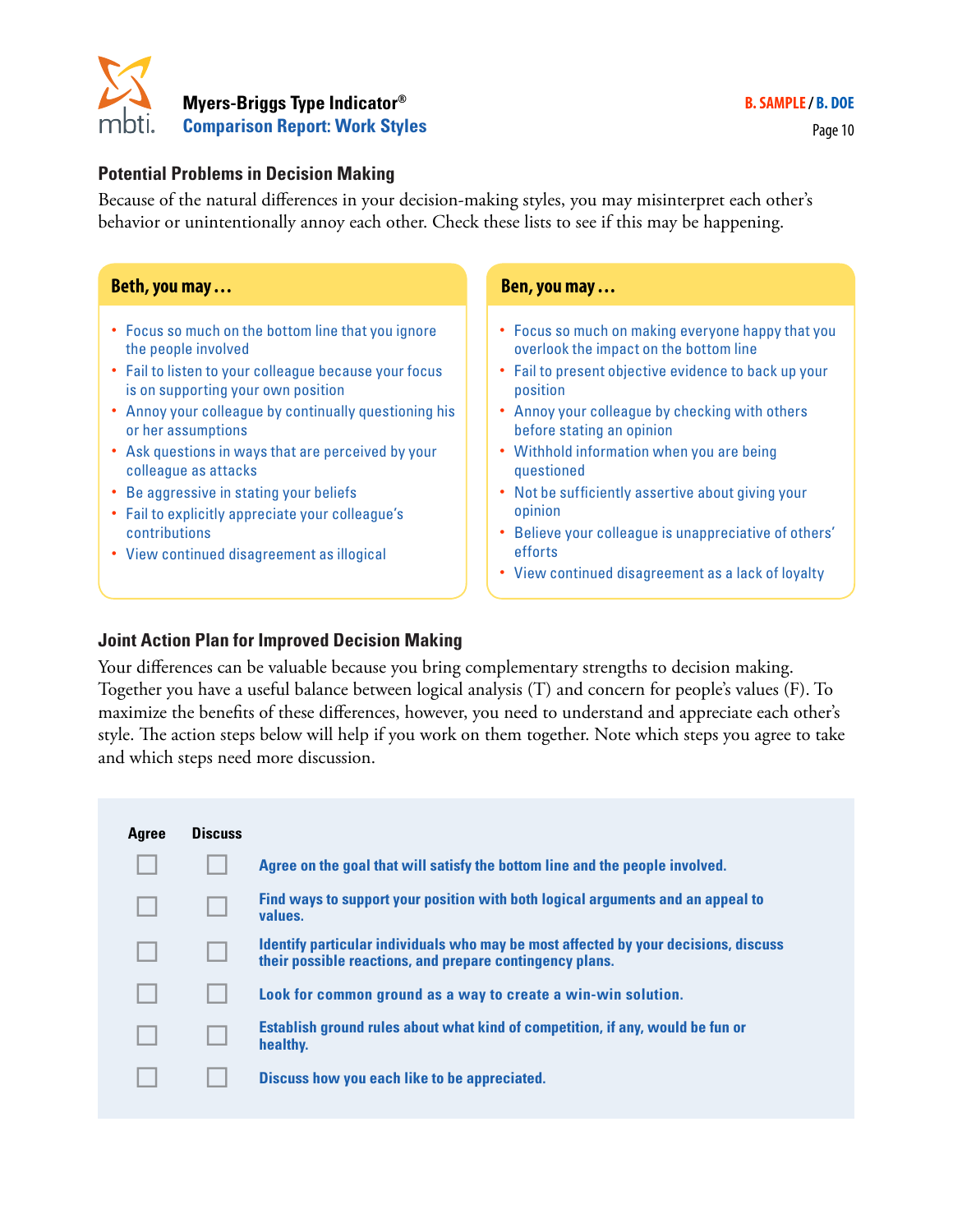

## **Project Management**

People approach projects in different ways. Individuals can differ on how much structure they believe is necessary to manage a project through to completion, or on how much information they are willing to consider before making the decisions required to move the project forward. Your project management style is based primarily on your preference for Judging (J) or Perceiving (P).

Your Myers-Briggs results show that you and your colleague differ on this preference pair. You are likely to have different project management styles.

### **Beth Ben** ENT**P** ESF**J**

# **People who prefer Perceiving may…**

- See goals as moving targets that always need adjusting
- Start with the most interesting task and let the process unfold
- View a project as an organic process that should not be too tightly managed
- Stay open to new information and change plans accordingly
- Feel constrained by structure, especially if imposed by a supervisor
- Be motivated by autonomy
- Like to work on multiple challenges simultaneously
- Want decisions to emerge from the informationgathering process
- Trust their ability to respond quickly and accomplish a lot

#### **People who prefer Judging may…**

- Set clear, measurable goals
- Break large tasks into smaller subtasks and proceed methodically
- Develop a time line with milestones to monitor progress carefully
- Come to closure quickly and be reluctant to change decisions
- Like to work in a structured environment
- Be motivated by achievement
- Want to achieve results on one project before moving on to another
- Establish rules for who makes decisions when
- Trust their ability to organize the project to achieve the desired goal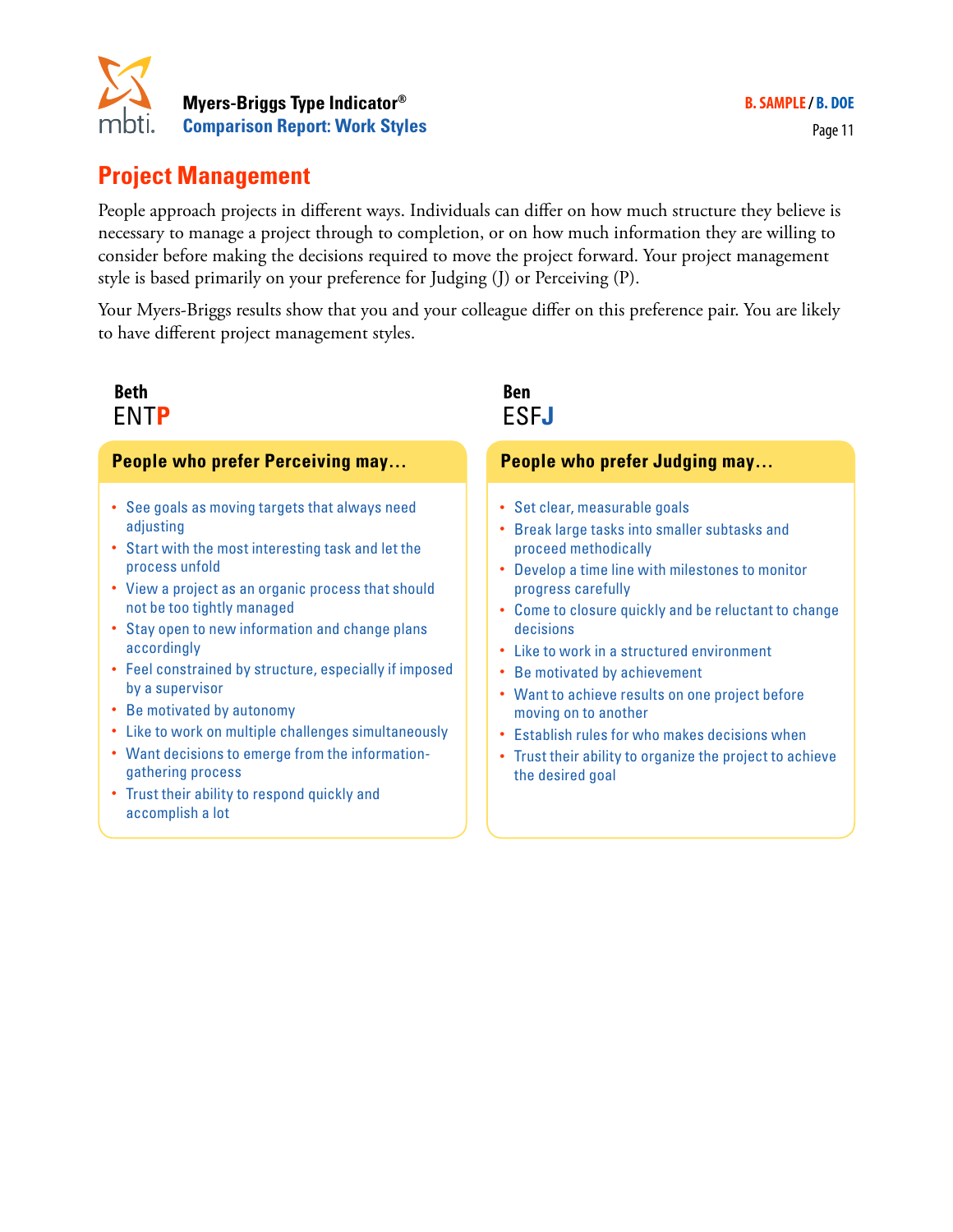

#### **Potential Problems in Project Management**

Because of the natural differences in your project management styles, you may misinterpret each other's behavior or unintentionally annoy each other. Check these lists to see if this may be happening.

#### **Beth, you may ... Ben, you may ...**

- Irritate others by delaying decisions while collecting more information
- Not clarify your role before jumping in
- Fail to adequately honor your colleague's need for closure
- Overwhelm your colleague with new information
- Miss milestones your colleague is counting on
- Feel that *any* structure is too much structure
- Deal with attempts to structure your time by rebelling
- Annoy others by not following through promptly or at all

- Become frustrated if you feel decisions are not being made quickly enough
- Try to assign specific roles or tasks to everyone
- Try to force a less-than-optimal decision just to settle the matter
- Fail to consider new information
- Dismiss opportunities identified by your colleague
- Try to impose too much structure on how your colleague completes tasks
- Deal with resistance to structure by imposing even more of it
- Annoy others by continually reminding them of their deadlines

#### **Joint Action Plan for Improved Project Management**

Your differences can be valuable because you bring complementary strengths to project management. Together you have a useful balance between reaching conclusions (J) and staying open to new opportunities (P). To maximize the benefit of these differences, however, you need to understand and appreciate each other's style. The action steps below will help if you work on them together. Note which steps you agree to take and which steps need more discussion.

| Agree | <b>Discuss</b> |                                                                                                                                                         |
|-------|----------------|---------------------------------------------------------------------------------------------------------------------------------------------------------|
|       |                | Make sure you really agree on the goal and priorities for the project.                                                                                  |
|       |                | <b>Clarify roles ahead of time.</b>                                                                                                                     |
|       |                | Negotiate how the colleague who prefers Judging can remain open to new<br>opportunities yet have the sense that the project is progressing as planned.  |
|       |                | Negotiate how to balance the autonomy needed by the colleague who prefers<br>Perceiving with the structure needed by the colleague who prefers Judging. |
|       |                | Negotiate how the colleague who prefers Perceiving can be accountable yet do the<br>work in his or her own way.                                         |
|       |                | Decide how often and in what manner reminders of deadlines will be delivered.                                                                           |